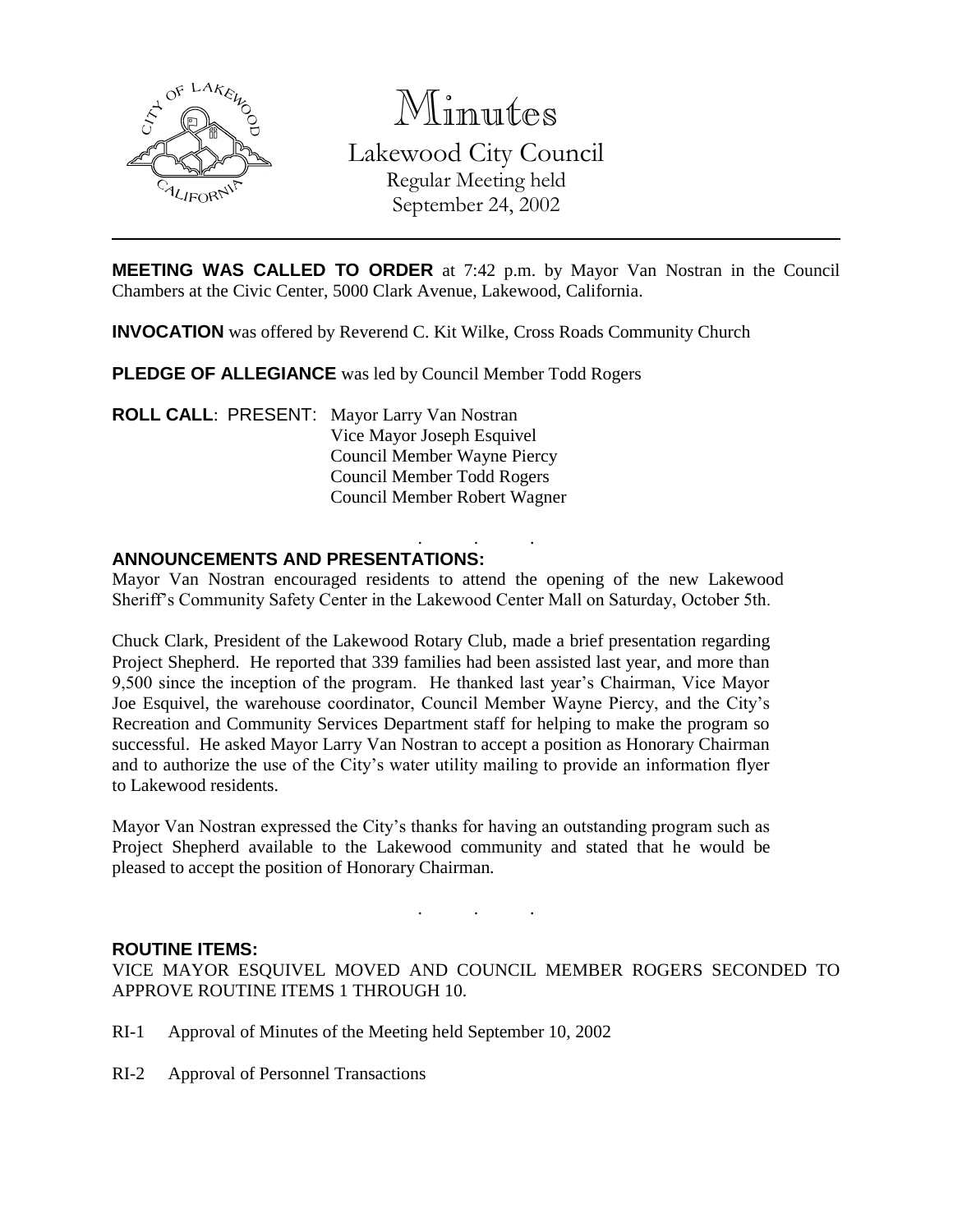### **ROUTINE ITEMS:** Continued

- RI-3 Approval of Registers of Demands dated September 5 and September 12, 2002
- RI-4 Approval of License Agreement with ASCAP
- RI-5 Approval of Report of Monthly Investment Transactions
- RI-6 RESOLUTION NO. 2002-73; A RESOLUTION OF THE CITY COUNCIL OF THE CITY OF LAKEWOOD ESTABLISHING A PHYSICALLY HANDICAPPED PERSONS DESIGNATED PARKING SPACE ON THE WEST SIDE OF FACULTY AVENUE WITHIN THE CITY OF LAKEWOOD

RESOLUTION NO. 2002-74; A RESOLUTION OF THE CITY COUNCIL OF THE CITY OF LAKEWOOD ESTABLISHING A PHYSICALLY HANDICAPPED PERSONS DESIGNATED PARKING SPACE ON THE NORTH SIDE OF GREENTOP STREET WITHIN THE CITY OF LAKEWOOD

RESOLUTION NO. 2002-75; A RESOLUTION OF THE CITY COUNCIL OF THE CITY OF LAKEWOOD ESTABLISHING A PHYSICALLY HANDICAPPED PERSONS DESIGNATED PARKING SPACE ON THE NORTH SIDE OF WARWOOD AVENUE WITHIN THE CITY OF LAKEWOOD

RI-7 RESOLUTION NO. 2002-76; A RESOLUTION OF THE CITY COUNCIL OF THE CITY OF LAKEWOOD RESCINDING RESOLUTION NO. 88-88 PROHIBITING THE PARKING OR STANDING OF VEHICLES ON THE EAST SIDE OF BARLIN AVENUE FROM 298' TO 580' SOUTH OF THE SOUTH CURB LINE OF HARDWICK STREET, WITHIN THE CITY OF LAKEWOOD

RESOLUTION NO. 2002-77; A RESOLUTION OF THE CITY COUNCIL OF THE CITY OF LAKEWOOD RESCINDING RESOLUTION NO. 89-100 PROHIBITING THE PARKING OR STANDING OF VEHICLES ON THE EAST SIDE OF BARLIN AVENUE FROM 593' TO 699' SOUTH OF THE SOUTH CURB LINE OF HARDWICK STREET, WITHIN THE CITY OF LAKEWOOD

RESOLUTION NO. 2002-78; A RESOLUTION OF THE CITY COUNCIL OF THE CITY OF LAKEWOOD ESTABLISHING A "NO PARKING, MONDAY TO FRIDAY, 7 A.M. TO 4 P.M., BUS LOADING" ZONE ON THE EAST SIDE OF BARLIN AVENUE WITHIN THE CITY OF LAKEWOOD

RESOLUTION NO. 2002-79; A RESOLUTION OF THE CITY COUNCIL OF THE CITY OF LAKEWOOD ESTABLISHING A "THREE-MINUTE PASSENGER LOADING, MONDAY TO FRIDAY, 7 A.M. TO 4 P.M." ZONE ON THE EAST SIDE OF BARLIN AVENUE WITHIN THE CITY OF LAKEWOOD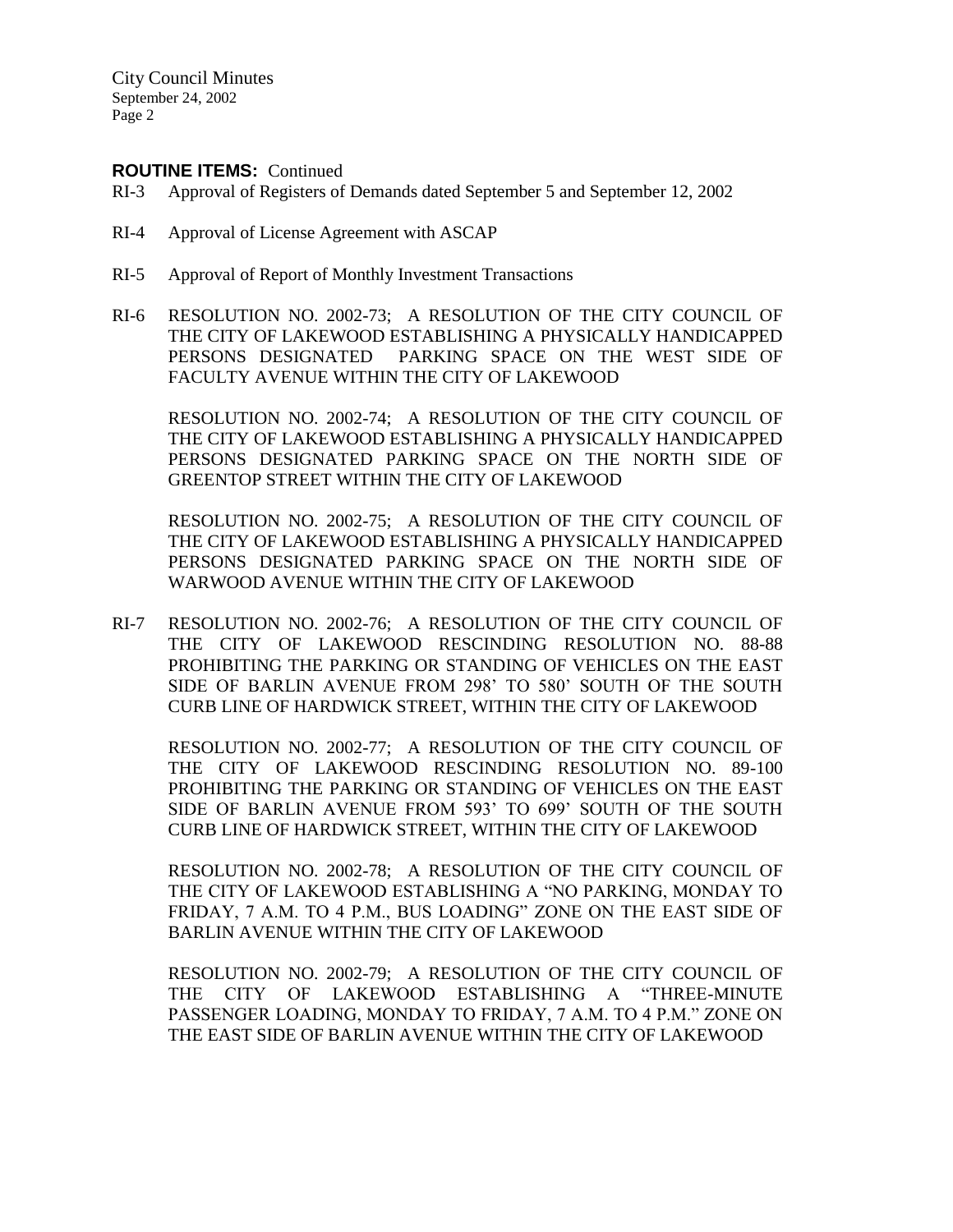#### **ROUTINE ITEMS:** Continued

RESOLUTION NO. 2002-80; A RESOLUTION OF THE CITY COUNCIL OF THE CITY OF LAKEWOOD ESTABLISHING A "NO PARKING, MONDAY TO FRIDAY, 7 A.M. TO 4 P.M., BUS LOADING" ZONE ON THE SOUTH SIDE OF HARDWICK STREET WITHIN THE CITY OF LAKEWOOD

RESOLUTION NO. 2002-81; A RESOLUTION OF THE CITY COUNCIL OF THE CITY OF LAKEWOOD PROHIBITING THE STOPPING, STANDING OR PARKING OF VEHICLES ON THE SOUTH SIDE OF HARDWICK STREET BETWEEN BARLIN AVENUE AND HAYTER AVENUE WITHIN THE CITY OF LAKEWOOD

- RI-8 RESOLUTION NO. 2002-82; A RESOLUTION OF THE CITY COUNCIL OF THE CITY OF LAKEWOOD PROHIBITING THE STOPPING, STANDING OR PARKING OF VEHICLES ON THE WEST SIDE OF DOWNEY AVENUE BETWEEN SOUTH STREET AND CANDLEWOOD STREET WITHIN THE CITY OF LAKEWOOD
- RI-9 Authorization for Continued Participation in the Coalition for Practical Regulation
- RI-10 Approval of Supplemental Service Agreement with ACS for Financial System Requirement Definition and Vendor Selection

UPON ROLL CALL VOTE, THE MOTION WAS APPROVED:

AYES: COUNCIL MEMBERS: Rogers, Esquivel, Piercy, Wagner and Van Nostran NAYS: COUNCIL MEMBERS: None

### **1.1 • AWARD OF PURCHASING BIDS 02-9 AND 02-10 FOR COMPUTERS, PRINTERS AND COMPUTER ITEMS FOR THE LAKEWOOD SHERIFF'S STATION**

. . .

The Director of Finance, Larry Schroeder, gave a brief oral presentation based on the memorandum in the agenda and stated the City had been awarded grant funds to be used to enhance the existing Career-Criminal Apprehension Program (C-CAP) through the purchase of new technology and equipment. One sealed bid had been received for the purchase of small desktop computers, Bid 02-9, and three sealed bids had been received for the purchase of printers and computer items, Bid 02-10. It was the recommendation of staff that the City Council authorize the award of Bid 02-9 to Dell Marketing, LP in the amount of \$12,036.26 and Bid 02-10 to Computerland of Glendale in the amount of \$22,073.45.

Mayor Van Nostran opened the public hearing at 7:53 p.m. and called for anyone in the audience wishing to address the City Council on this matter. There was no response.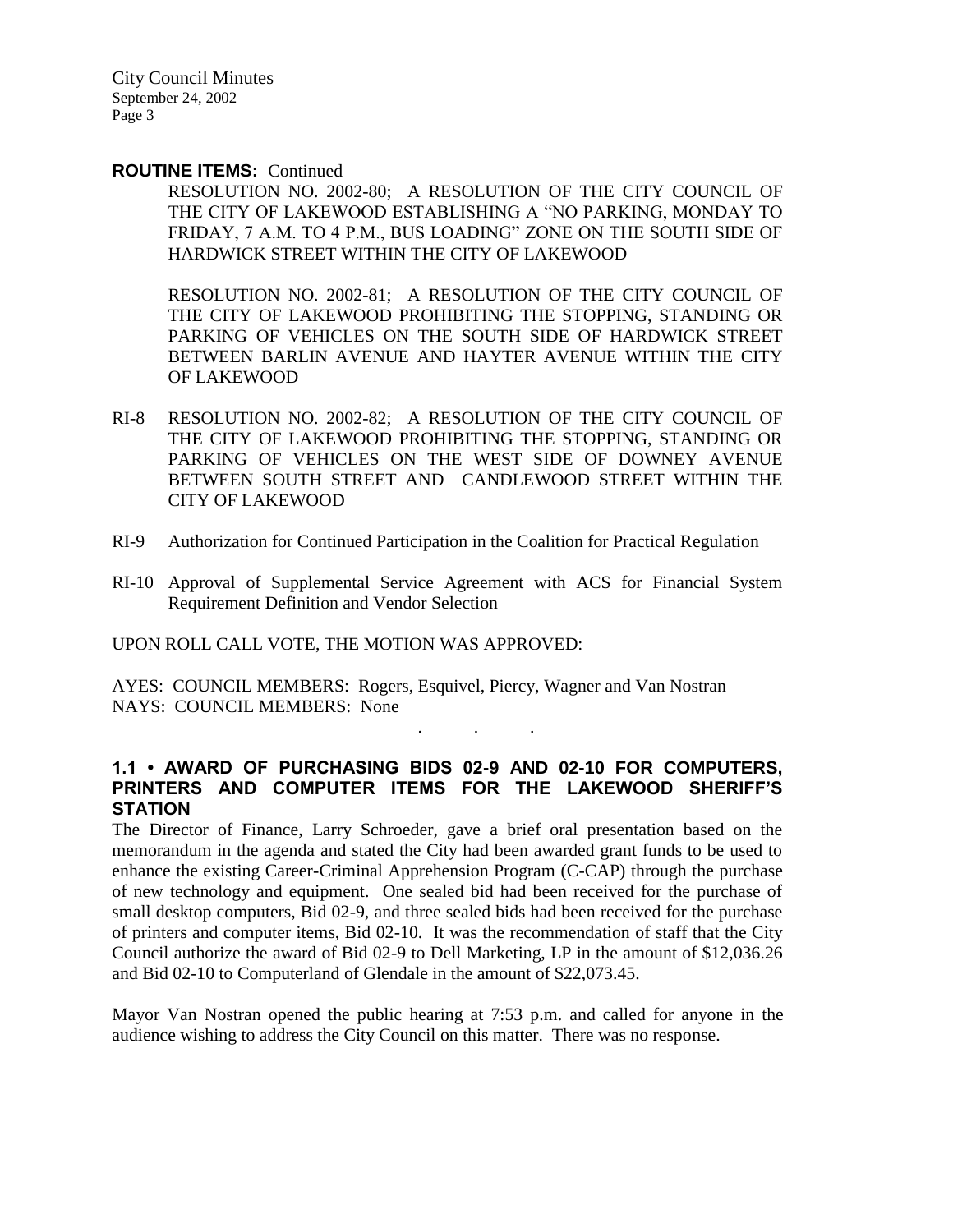## **1.1 • AWARD OF PURCHASING BIDS 02-9 AND 02-10 FOR COMPUTERS, PRINTERS AND COMPUTER ITEMS FOR THE LAKEWOOD SHERIFF'S STATION** - Continued

COUNCIL MEMBER PIERCY MOVED AND COUNCIL MEMBER WAGNER SECONDED TO CLOSE THE PUBLIC HEARING AND AUTHORIZE THE PURCHASES FROM DELL MARKETING AND COMPUTERLAND OF GLENDALE. UPON ROLL CALL VOTE, THE MOTION WAS APPROVED:

AYES: COUNCIL MEMBERS: Rogers, Esquivel, Piercy, Wagner and Van Nostran NAYS: COUNCIL MEMBERS: None

# **1.2 • SPECIFIC PLAN PERTAINING TO THE PROPERTY LOCATED AT THE CORNER OF CHERRY AVENUE AND 36TH STREET AND RELATED ENVIRONMENTAL ASSESSMENT**

 $\mathbf{r}$  .  $\mathbf{r}$  ,  $\mathbf{r}$  ,  $\mathbf{r}$  ,  $\mathbf{r}$  ,  $\mathbf{r}$  ,  $\mathbf{r}$ 

Mayor Van Nostran advised that at the request of the Planning and Environment Commission, this hearing would be continued to the regular City Council meeting to be held on Tuesday, October 22, 2002. THERE BEING NO OBJECTION, IT WAS SO ORDERED.

## **1.3 • ALLOCATION OF FUNDS FOR STATE CITIZENS' OPTIONS FOR PUBLIC SAFETY (COPS) GRANT 2002-03**

. . .

Deputy City Manager Sandi Ruyle gave a brief oral presentation based on the memorandum in the agenda and reported that the State Legislature had appropriated funding for the Citizens' Options for Public Safety (COPS) grant and that the City of Lakewood's entitlement was \$161,803. She stated that the funds, which were to be utilized for front line law enforcement services and could be allocated for operations, training and supplies, were, by law, to be appropriated pursuant to written requests from the Lakewood Sheriff's Station Commander and the City Manager. It was the recommendation of staff that the City Council conduct a public hearing on the request for grant funding, approve the recommended programs, and direct the Director of Finance to appropriate the funds to the Supplemental Law Enforcement Services account.

Lieutenant Mike Rothans presented the recommendations of Lakewood Station Commander, Captain Dave Fender. He advised that there were two mission specific projects: the summer park and bike patrol program and enhanced criminal enforcement and suppression, as well as liability insurance coverage for these programs.

Responding to a question from Council Member Piercy, Mr. Schroeder stated that the grant funds would not be forwarded to the Sheriff's Department in a lump sum but would be drawn on as necessary to fund the proposed programs.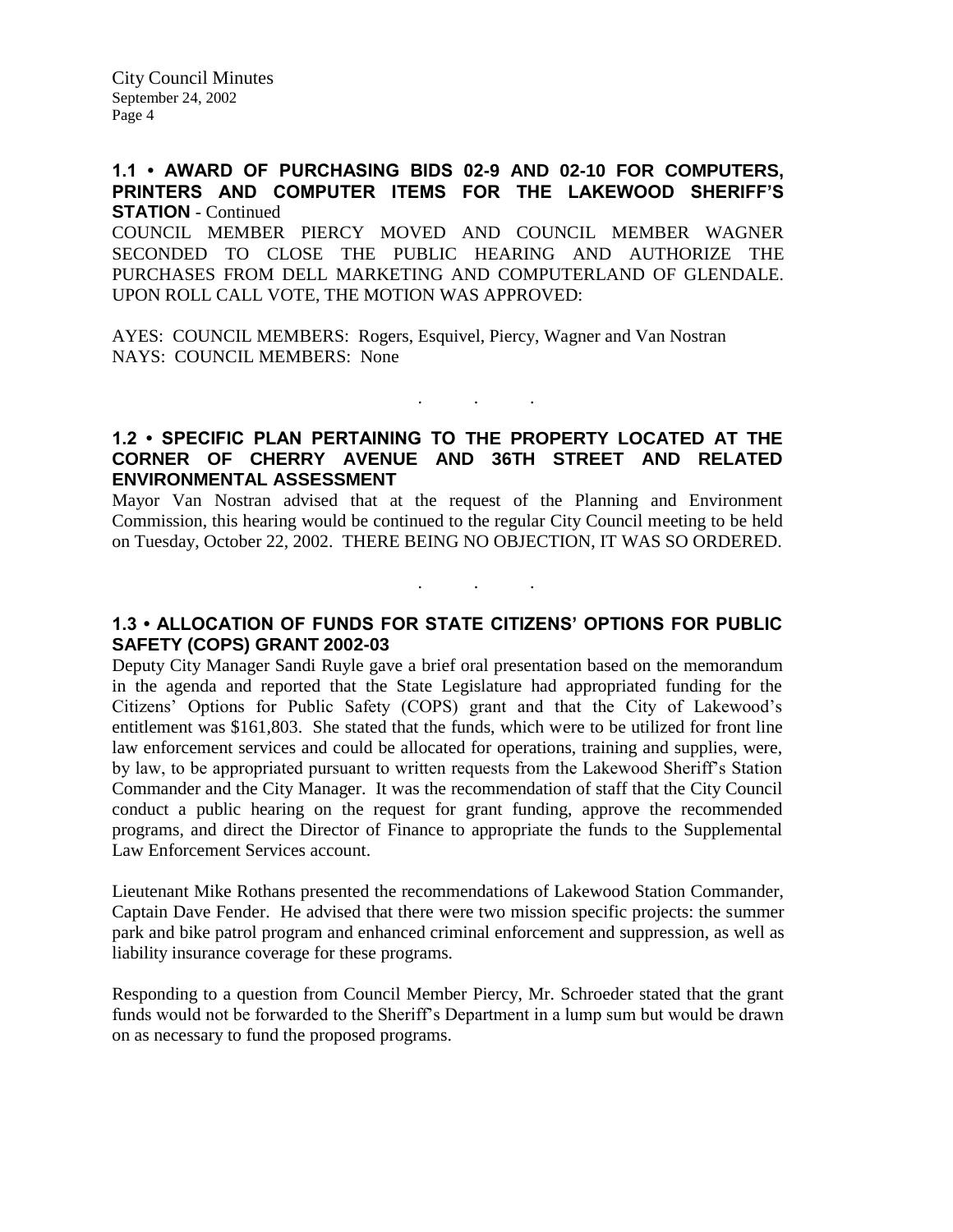## **1.3 • ALLOCATION OF FUNDS FOR STATE CITIZENS' OPTIONS FOR PUBLIC SAFETY (COPS) GRANT 2002-03** - Continued

Council Member Rogers inquired if the entitlement amount had been reduced from the previous year. Ms. Ruyle responded by stating that although there had been a reduction, it had been minimal, only about \$2,000, and not enough to impact programming.

Mayor Van Nostran opened the public hearing at 7:58 p.m. and called for anyone in the audience wishing to address the City Council on this matter. There was no response.

COUNCIL MEMBER WAGNER MOVED AND VICE MAYOR ESQUIVEL SECONDED TO CLOSE THE PUBLIC HEARING AND APPROVE STAFF'S RECOMMENDATION. UPON ROLL CALL VOTE, THE MOTION WAS APPROVED:

. . .

AYES: COUNCIL MEMBERS: Rogers, Esquivel, Piercy, Wagner and Van Nostran NAYS: COUNCIL MEMBERS: None

### **2.1 • SUPPORTING THE RENEWAL OF LOS ANGELES COUNTY'S MEDICAID**  *670* **1115 WAIVER**

Assistant City Manager Michael Stover gave a brief oral presentation based on the *Welfare* memorandum in the agenda and stated the County of Los Angeles was asking the State and Federal governments to renew its Medicaid 1115 Waiver which provided the flexibility to allocate funds where they are most needed. Without the waiver, the County would have to take drastic action to avoid massive cutbacks. He noted that the County of Los Angeles had *R2002-83* the highest number of immigrants and uninsured patients in the country and that the Waiver was the most effective way to spend funds to help the largest number of people. It was the recommendation of the Intergovernmental Relations Committee that the City Council adopt a resolution calling on the State and Federal governments to renew the Medicaid 1115 Waiver.

RESOLUTION NO. 2002-83; A RESOLUTION OF THE CITY COUNCIL OF THE CITY OF LAKEWOOD TO SUPPORT THE RENEWAL OF LOS ANGELES COUNTY HEALTH SERVICES MEDICAID WAIVER 1115

VICE MAYOR ESQUIVEL MOVED AND COUNCIL MEMBER PIERCY SECONDED TO ADOPT RESOLUTION NO. 2002-83. UPON ROLL CALL VOTE, THE MOTION WAS APPROVED:

AYES: COUNCIL MEMBERS: Rogers, Esquivel, Piercy, Wagner and Van Nostran NAYS: COUNCIL MEMBERS: None

. . .

*Health &*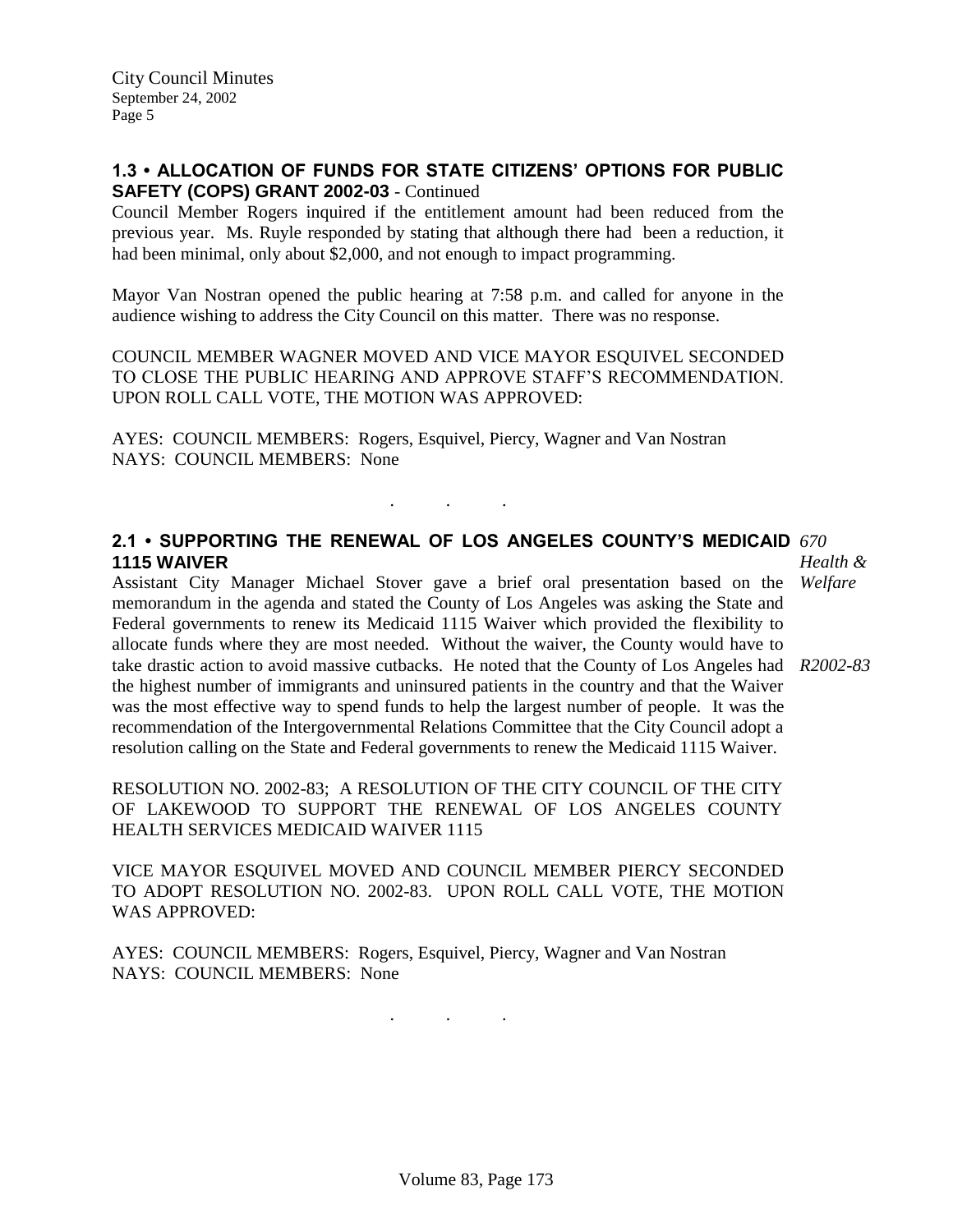# **3.1 • PLAY AREA RENOVATION PROJECT**

**a.** Assistant Director of Recreation and Community Services, Joan Biegel, gave a brief oral presentation based on the memorandum in the agenda and reported that the City was entitled to an allocation under the Per Capita Program of the Safe Neighborhood Parks, Clean Water, Clean Air, and Coastal Protection Bond Act of 2000. The initial project to be funded using the allocation would be the Play Area Renovation Project, which would replace the wooden play equipment at Mayfair, Del Valle and Palms Parks Tot Lots and replace the rubber tile accessibility surfacing at Mayfair and Palms Tot Lots with poured-in-place surfacing. It was the recommendation of staff that the City Council adopt the proposed resolution approving an application for a Per Capita Contract with the State Department of Parks and Recreation and appoint the Mayor as agent for the City.

RESOLUTION NO. 2002-84; A RESOLUTION OF THE CITY COUNCIL OF THE CITY OF LAKEWOOD APPROVING THE APPLICANT TO APPLY FOR GRANT FUNDS FOR THE PER CAPITA GRANT PROGRAM UNDER THE SAFE NEIGHBORHOOD PARKS, CLEAN WATER, CLEAN AIR, AND COASTAL PROTECTION BOND ACT OF 2000.

COUNCIL MEMBER ROGERS MOVED AND VICE MAYOR ESQUIVEL SECONDED TO ADOPT RESOLUTION NO. 2002-84. UPON ROLL CALL VOTE, THE MOTION WAS APPROVED:

AYES: COUNCIL MEMBERS: Rogers, Esquivel, Piercy, Wagner and Van Nostran NAYS: COUNCIL MEMBERS: None

**b.** Director of Public Works, Lisa Rapp, gave a brief oral presentation based on the memorandum in the agenda and stated Meyer and Associates, which had previously completed play area design projects for the City, had submitted a proposal to create the construction documents and provide construction phase services for the Play Area Renovation Project. She advised that the construction design and document stage would take approximately four to six weeks, which would coincide with a State funding approval process. She noted that due to the immediate need to get the project started, staff was recommending the consulting agreement be funded with General Fund monies that would later be reimbursed from the grant funding. It was the recommendation of staff that the City Council approve a consulting agreement with Meyer and Associates in an amount not to exceed \$16,125 for the Play Area Renovation Project and appropriate \$16,125 from the General Fund to cover the cost of the agreement.

Council Member Rogers, noting needs expressed by residents for play area improvements at Bolivar Park, inquired how the determination had been made that this project was the highest priority. Ms. Biegel responded by stating that because the existing wooden play equipment was at the end of its useful life, replacement was a high priority and that equipment at Bolivar Park was scheduled to be replaced or repaired and re-installed.